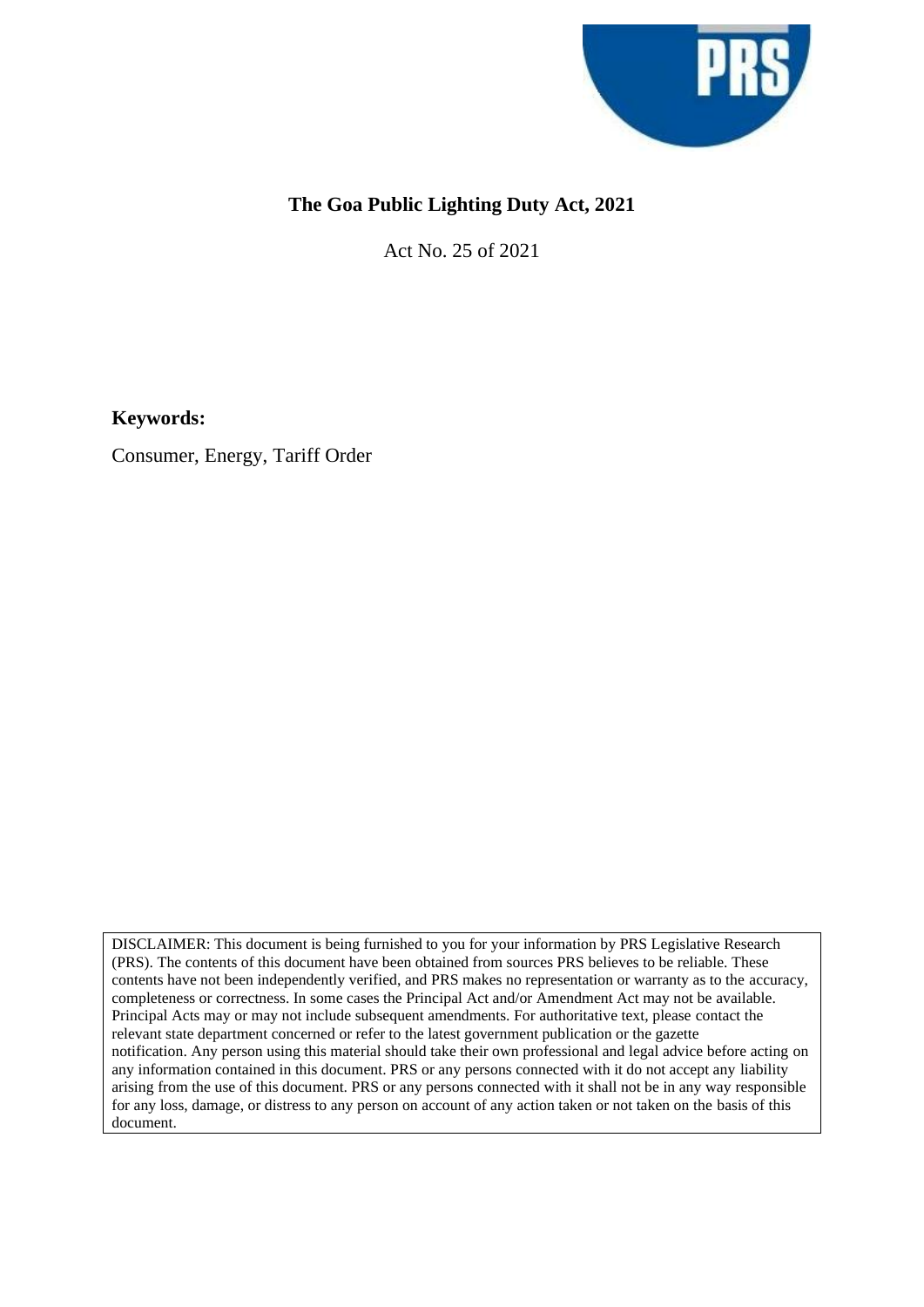## **\_\_\_\_\_ Notification**

## 7/29/2021-LA

The Goa Public Lighting Duty Act, 2021 (Goa Act 25 of 2021), which has been passed by the Legislative Assembly of Goa on 30-07-2021 and assented to by the Governor of Goa on 08-09-2021, is hereby published for the general information of the public.

*Pooja D. Phadte,* Joint Secretary (Law). Porvorim, 15th September, 2021.

 $\overline{\phantom{a}}$ 

The Goa Public Lighting Duty Act, 2021 (Goa Act 25 of 2021) [08-09-2021]

AN

## ACT

*to provide for the levy and collection of public lighting duty on the electricity consumers in the State of Goa so as to create new infrastructure for public lighting and to operate and maintain public lighting owned by Electricity Department and other Government Departments in the entire State of Goa and for the matters connected therewith and incidental thereto.*

BE it enacted by the Legislative Assembly of Goa in the Seventy-second Year of Republic of India as follows:—

1. *Short title, extent and commencement*.— (*1*) This Act may be called the Goa Public Lighting Duty Act, 2021.

(*2*) It shall extend to the whole of the State of Goa.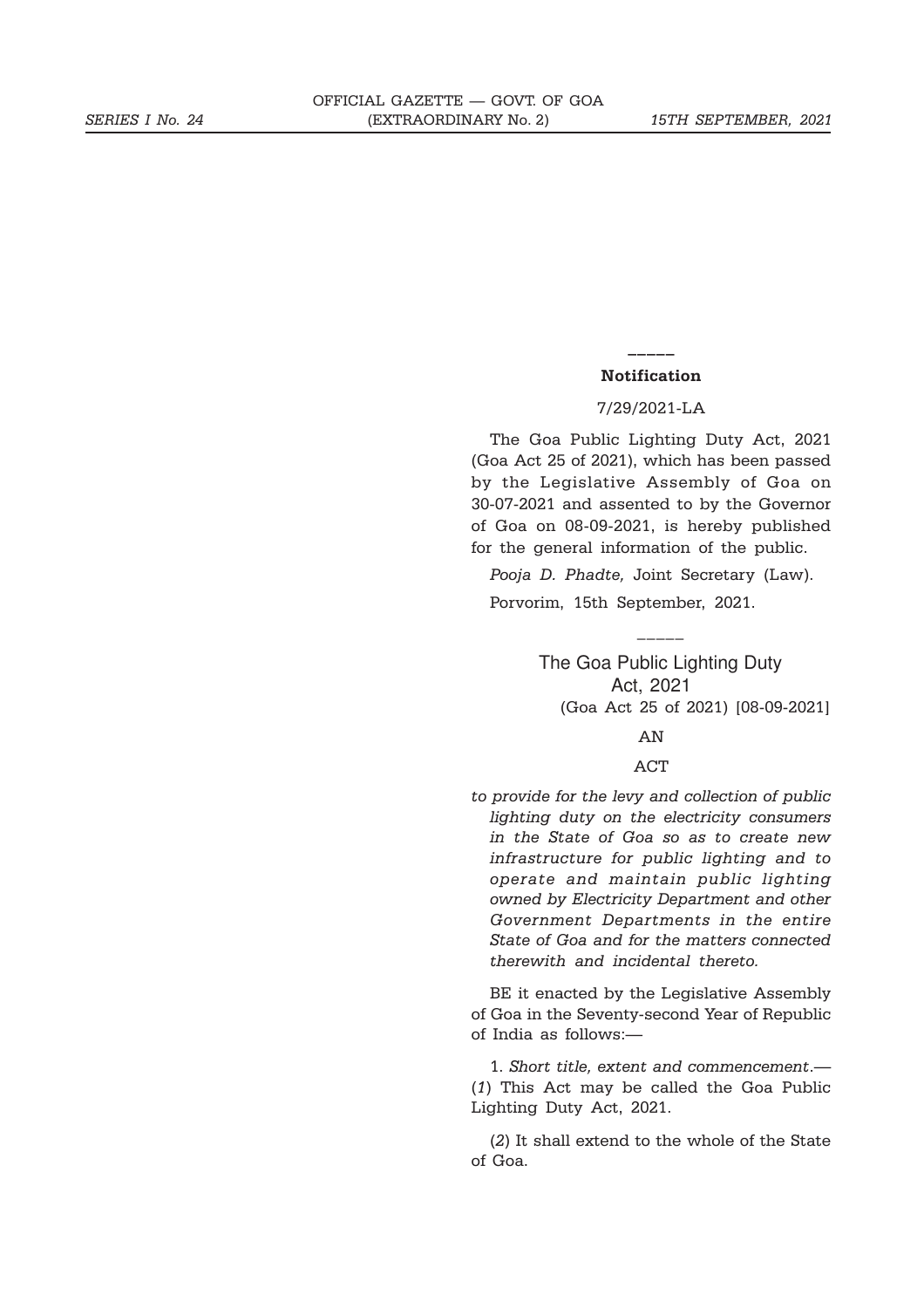(*3*) It shall come into force on such date as the Government may, by notification in the Official Gazette, appoint.

2. *Definitions*.— In this Act, unless the context otherwise requires,—

(*a*) "Consumer" means the owner or occupier of the premises which is for the time being connected for supply of energy with the distribution system in the State of Goa;

(*b*) "Department" means the Electricity Department Goa of the Government;

(*c*) "duty" means public lighting duty;

(*d*) "energy" means electrical energy when generated, transmitted, supplied or used for any purpose except the transmission of a message;

(*e*) "Government" means the Government of Goa;

(*f*) "notification" means a notification published in the Official Gazette of the Government;

(*g*) "Official Gazette" means the Official Gazette of the Government;

(*h*) "prescribed" means prescribed by rules made under this Act;

(*i*) "public lighting" means illumination of streets and public places except facade illumination;

(*j*) "tariff order" means the order issued by the Joint Electricity Regulatory Commission for a particular year;

3. *Duty on units of energy consumed*.— (*1*) There shall be levied and collected a duty at such rate as may be notified by the Government by notification in the Official Gazette:

Provided that no duty shall be leviable on the units of energy consumed by the Government (save in respect of premises used for residential purposes).

(*2*) The duty levied under this section shall be in addition to taxes, duties and cess levied under any other law for the time being in force.

4. *Payment of duty*.— (*1*) Every consumer shall pay the duty to the Government at such time and in such manner as may be prescribed.

(*2*) Where any person fails or neglects to pay the duty, at the time and in the manner as prescribed, the Department may, without prejudice to its right to recover the amount under section 6, deduct such amount of duty from the amount, if any, deposited by the consumer with the Department and if such amount cannot be realized then, after giving not less than fifteen clear days' notice in writing to such person, cut off the supply of energy to such person; and the Department may, for that purpose, exercise the powers conferred on a licensee by sub-section (*1*) of section 56 of the Electricity Act, 2003 (Central Act 36 of 2003), for recovery of duty from such person.

5. *Crediting proceeds of duty*.— The proceeds of the duty collected under section 3 of this Act shall be credited to the Government treasury and shall be utilised by the Department to create infrastructure for, and maintain, public lighting and to settle the bills towards the energy consumed for the public lighting, in the State of Goa.

6. *Recoveries*.— Any sum due on account of duty, if not paid at the time and in the manner prescribed, shall be deemed to be in arrears, and thereupon, interest on such sum shall be payable at such rate as notified in the tarrif order till such sum is paid; and the sum together with any interest thereon, shall be recoverable either through a civil court or as arrears of land revenue.

7. *Vesting of existing public lighting infrastructure in the Department*.— On and from the date of commencement of this Act the existing public lighting infrastructure in the State of Goa shall be under the control of the Department and all other Government Departments and Government corporations and urban and rural local bodies, etc. shall hand over its maintenance to the Department within a period of one month from the date of such commencement.